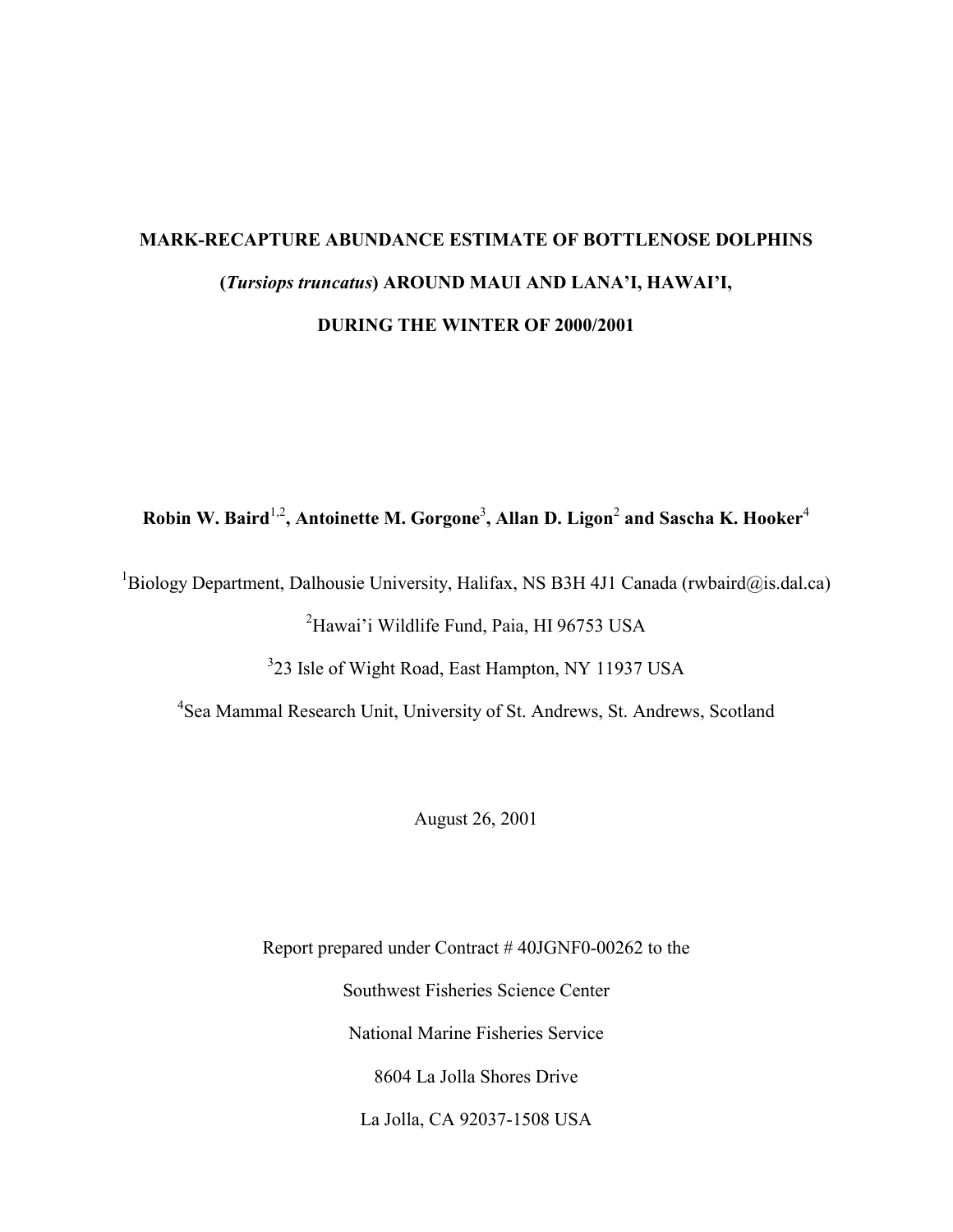*Baird et al. (2001)* 

#### **Abstract**

Bottlenose dolphins were photo-identified in the area between the islands of Maui, Lana'i, Moloka'i and Kaho'olawe, Hawai'i (an area of approximately 3,000 km<sup>2</sup>) between November 2000 and March 2001. A total of 328 hours were spent on the water during 49 days, and bottlenose dolphins were encountered on 32 occasions on 22 days. Fifty-nine individual dolphins had long-term recognizable markings (dorsal fin or back notches), and an additional 12 individuals (including 4 calves) were also documented based on body scars, dorsal fin shape or pigmentation patterns; thus, approximately 82% of individuals are thought to be recognizable in the long-term. Identification data were combined with a catalog of 63 individuals that had been documented in the same study area in 1999 and during the spring of 2000. During this entire period each "marked" individual was documented an average of 3.6 times (range 1-16), though individuals were not re-sighted randomly; some were seen more often and some less often than expected by chance. A mark-recapture analysis of the population using identifications from 1999 and from November 2000-March 2001, taking into account the proportion of marked individuals, produced an estimate of 134 dolphins ( $95\%$  CI = 107-179). Using modeled rates of discovery the population was estimated at 122 individuals. Given the size of the study area and the presumed transitory nature of bottlenose dolphins around oceanic islands, the population in this area is surprisingly small.

# **Introduction**

In the "main" Hawaiian Islands, a group of eight islands in the southeastern part of the Hawai'i archipelago, three species of odontocetes are relatively common in nearshore waters: the spinner dolphin (*Stenella longirostris*), pantropical spotted dolphin (*Stenella attenuata*), and bottlenose dolphin (*Tursiops truncatus*). Considerable research has been undertaken on spinner dolphins in Hawai'i (Norris et al. 1994), but little is known about the population size or status of the other two species. Bottlenose dolphins are found throughout the island chain, in both nearshore and offshore waters (Rice 1960; Shallenberger 1981; Mobley et al. 2000). Scott and Chivers (1990) noted that there is a large area with relatively few sightings of bottlenose dolphins in the western part of the eastern tropical Pacific (ETP), possibly indicating that the Hawaiian population is spatially isolated from populations in the remainder of the ETP. Based on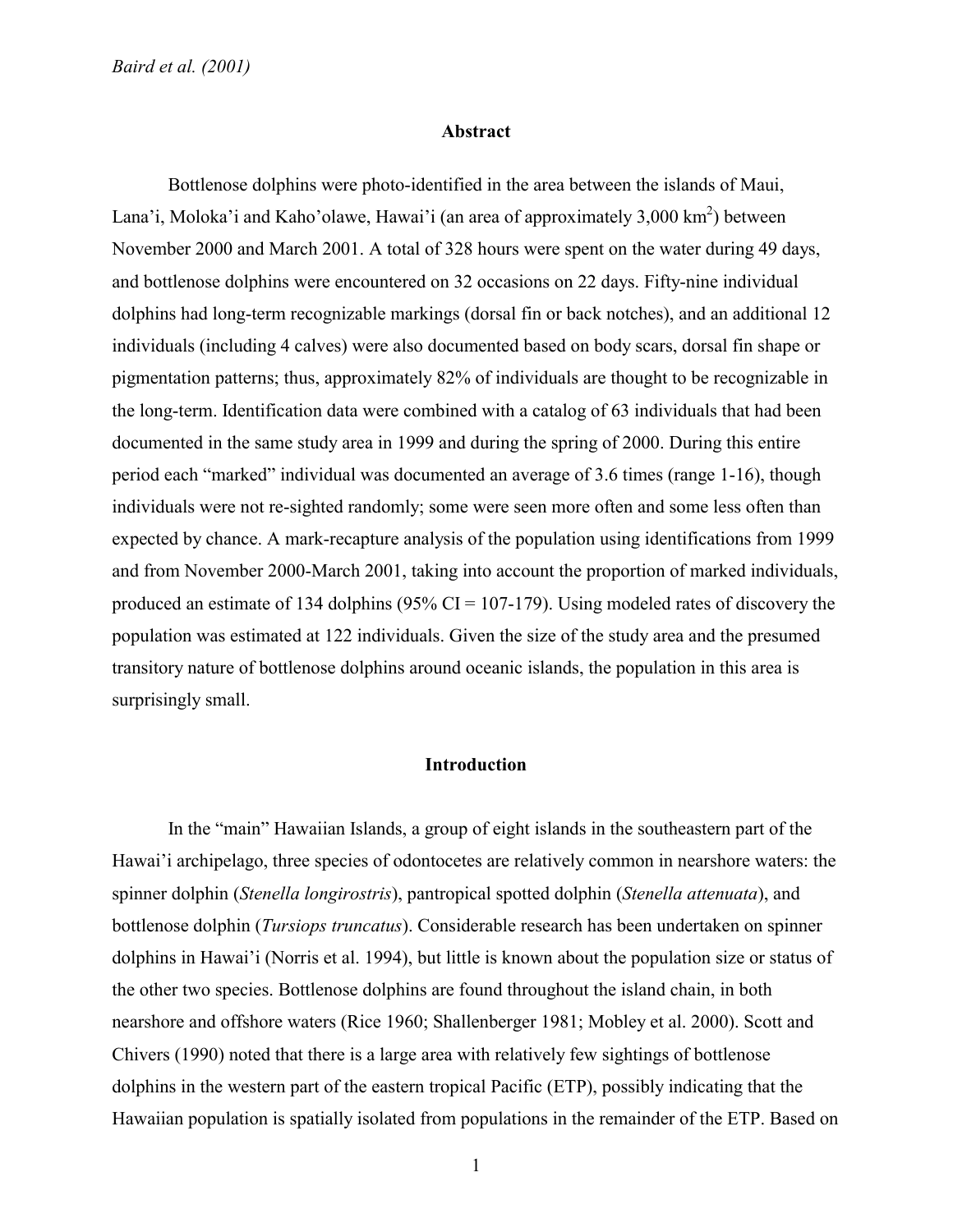aerial surveys Mobley et al. (2000) produced an estimate of 743 bottlenose dolphins in the main Hawaiian Islands, however the confidence intervals associated with this estimate were quite large (95% CI from 265-2,088 individuals).

During the winter of 2000/2001, we undertook an assessment of the population of bottlenose dolphins in the area between the islands of Maui, Lana'i and Kaho'olawe, Hawai'i. Photographic re-sighting data obtained during the winter of 2000/2001 are compared with data obtained during 1999 and the spring of 2000 (Baird unpublished). We estimate population size by using conventional mark-recapture techniques and by examining the rates of discovery ("discovery curves") of new individuals (Darling and Morowitz 1986). We compare theoretical rates of discovery with actual data (a similar approach to that taken by Calambokidis et al. 1990), taking into account the observed frequencies of sightings of individuals.

#### **Methods**

A 7-m rigid-hulled inflatable was used as a survey platform between November 22, 2000 and March 24, 2001, based out of Lahaina, Maui. A total of 328 hours were spent on the water during daylight hours on 49 field days. The study area was approximately 3,000  $\text{km}^2$  (Figure 1). Distribution of effort was not equal throughout the area due to weather conditions. The survey speed ranged between 15 and 25 kph and 3-5 observers scanned in 360 degrees, with occasional stops (typically every 10-15 minutes) for 360 degree scans with 7-9 power binoculars. When bottlenose dolphins were encountered, in most cases efforts were made to obtain good quality photographs of the left and right sides of all individuals in each group, using a 35 mm camera with a 100-300 mm zoom lens (f4.5-5.6) and 100 ISO color slide film (occasionally pushed to 200 ISO). However, there were some days when we were working with other species of cetaceans (e.g., false killer whales, *Pseudorca crassidens*) when bottlenose dolphins were sighted. Weather, fuel or light conditions also occasionally prevented us from obtaining good quality photos of all individuals. Infrequently, the presence of dolphin-watching boats or the behavior of the dolphins themselves (e.g., when high speed traveling) prevented us from following the group long or closely enough to obtain good photos of all individuals.

Only good quality photographs (in focus, un-obscured, with the dorsal fin relatively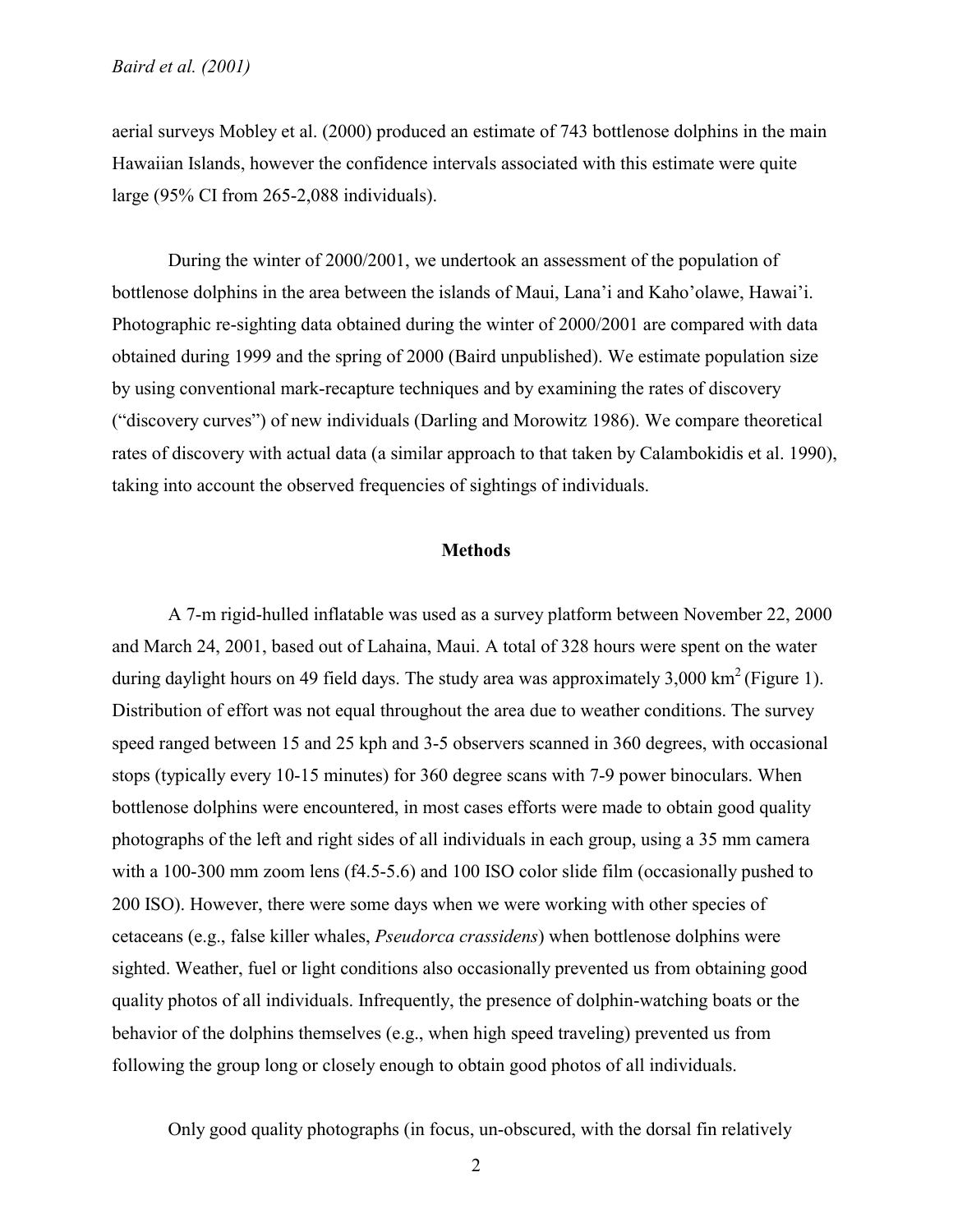### *Baird et al. (2001)*

perpendicular to the plane of the photograph, and with the dorsal fin large enough to identify small notches, if present) were used in the analyses. Individual dolphins were identified from photographs based primarily on the size, location and pattern of notches on the trailing edge of the dorsal fin and on the back directly behind the dorsal fin (cf. Wells and Scott 1990; Wursig and Jefferson 1990). Those individuals with dorsal fin or back notches are hereafter referred to as "marked" animals. Individuals without dorsal fin or back notches could often be identified within and between encounters based on other features (e.g., pigmentation patterns, dorsal fin shape, skin scrapes or scars). However, because the longevity of many of these features is known to be shorter than dorsal fin notches (Wilson 1995), those dolphins identified only from such characters were not used for mark-recapture or rate of re-sighting analyses. The proportion of individuals in the population with dorsal fin or back notches was estimated using a simple ratio of these individuals to the total number of individuals identified during the study period. The total number of individuals also included unmarked calves (individuals approximately half the size of adult dolphins with no marks on the dorsal fin) and unmarked adults.

The frequency of re-sightings of all marked individuals (including those documented in 1999 and spring 2000) was compared to that expected if individuals were re-sighted randomly. The random frequency distribution of re-sightings was constructed by repeatedly sampling at random from the total number of marked individuals identified in the study. Four individuals (the average number of marked animals identified in each encounter) were sampled at random (with replacement), and this process was repeated for the number of encounters recorded in the study. One hundred iterations of this procedure were averaged to generate the frequency distribution of re-sightings if the population were sampled at random.

The observed rate of discovery of new individuals was visually compared to modeled populations (of different sizes) using a similar procedure. Since the observed frequency of resightings did not match that expected from random sampling, the observed non-random frequency was used to model the expected discovery curves. Four individuals were sampled in each step (with replacement) from each population. The frequency at which individuals were sampled in these simulated populations used the same frequency distribution as found for individuals in the wild. For each step, two outputs were recorded, the cumulative number of individuals sampled (which takes into account individuals which had been sampled in previous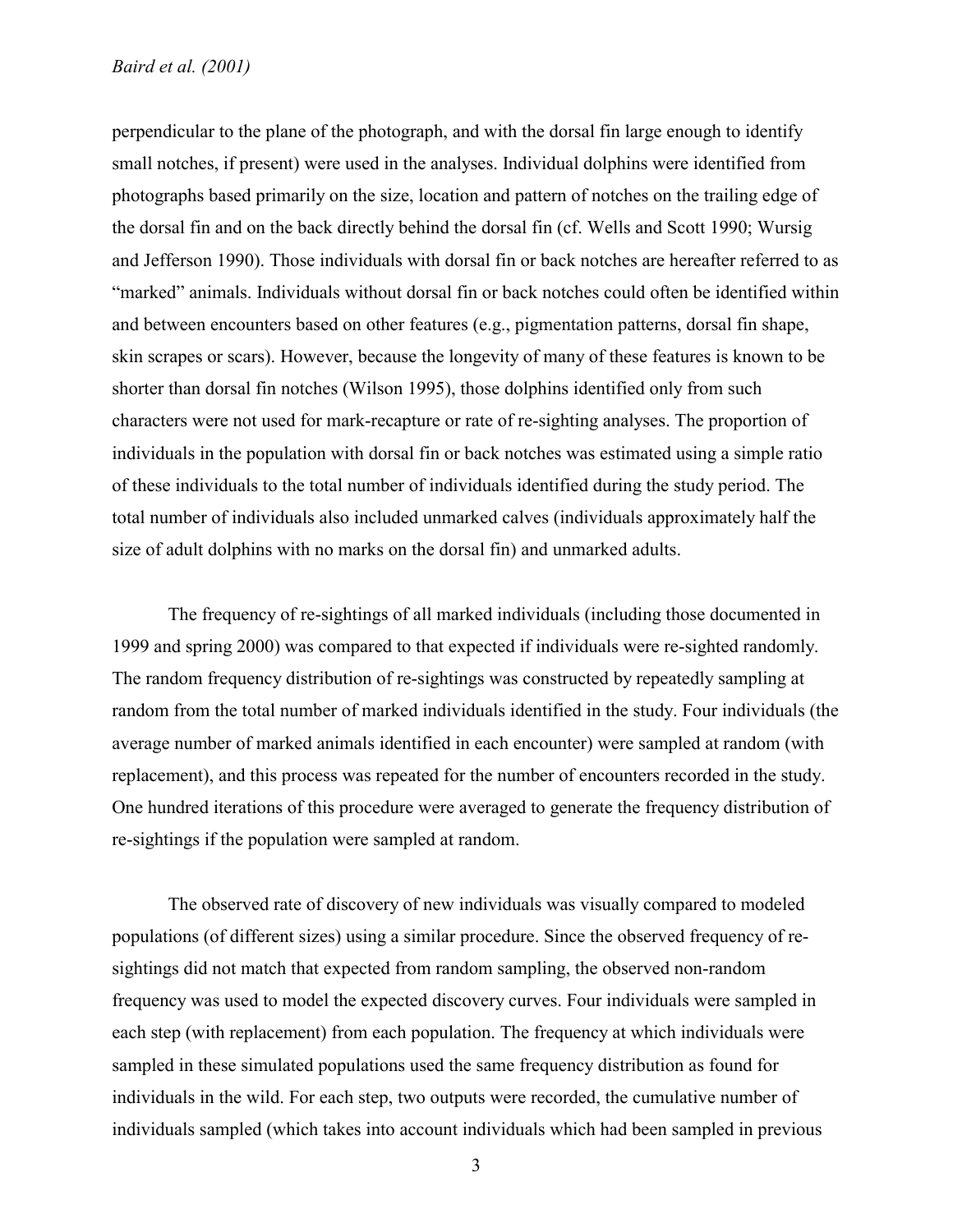steps by omitting them from the count), and the cumulative total number of animals sampled (i.e., for each step, an additional four individuals were added to the total). One hundred iterations of this process were averaged to construct discovery curves for each simulated population size.

Population size was also estimated using mark-recapture techniques. Estimation was carried out for all marked individuals using the POPAN module of SOCPROG 1.2 (Whitehead 1999) with two periods (June-October 1999 and November 2000-March 2001) as units. The June-October 1999 period was chosen since this period had the highest number of individuals identified prior to the November 2000-March 2001 study. A closed (Schnabel) model was fitted to the population estimates using log-likelihood methods. Due to the short duration of the study, we have assumed that mortality or births are unlikely to be important. Maximum likelihood methods were used to estimate the population size of animals in the study area based on this model.

# **Results and Discussion**

Between November 2000 and March 2001 there were 32 encounters with bottlenose dolphins on 22 days. Bottlenose dolphins were found throughout the study area (Figure 2) in deep and shallow waters, as was reported by Baird et al. (2001). The geographic limits of the study area during this period were greater than during the previous bottlenose dolphin photoidentification efforts (1999 and spring of 2000), including some coverage around the island of Kaho'olawe (a restricted area), and further offshore off the southwest coast of the island of Lana'i (Figure 1).

Approximately 1,250 photographic frames were taken during the study. Marked individuals were photo-identified in 27 of the encounters on 19 different days. Group sizes estimated in the field ranged from 1 to 16 individuals (median  $= 6$ , mean  $= 6.3$ , SD  $= 4.5$ ). Number of marked individuals identified in each encounter ranged from 1-14 (median = 2, mean  $= 3.89$ , SD = 3.38 total = 105 identifications). Fifty-nine individuals were identifiable based on notches on the trailing edge of the dorsal fin or back, eight individuals were identified based on body or dorsal fin scars, and an additional four calves were present, totaling 72 individuals. Based on the ratio of marked to total animals documented approximately 82% of the population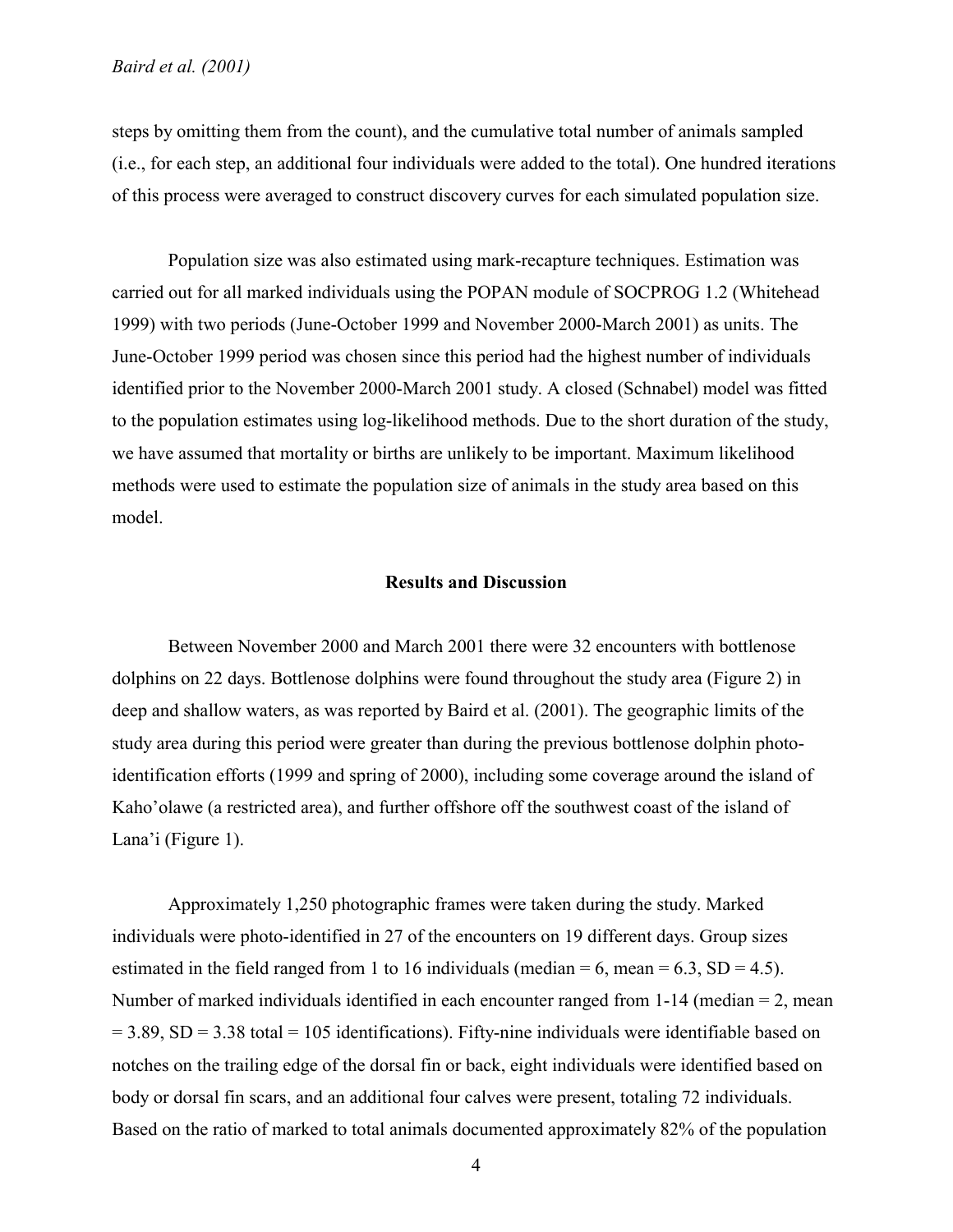were marked.

Data from this study were combined with photographic data obtained in 1999 and the spring of 2000 (Baird unpublished). During this earlier period marked bottlenose dolphins were photo-identified in 45 encounters on 43 days in the same study area (the study area in this earlier period was actually only about half the size of the study area in November 2000-March 2001). Out of 210 identifications 63 marked individuals were documented. Of the 59 marked individuals documented between November 2000 and March 2001, 34 had been recorded during the previous study, resulting in 88 marked individuals recorded from this area between January 1999 and March 2001.

Including all 88 marked individuals, on average each was documented on 3.64 occasions  $(SD = 3.68$ , range = 1-16). The frequency at which individuals were sighted was not random (Figure 3); some individuals were seen more often and some less often than would be expected by chance. The non-random re-sighting rates could potentially be due to a number of factors. These factors include: 1) individuals having preferred home ranges such that the study area only covered the core range of a sub-set of individuals (cf. Wilson et al. 1997); 2) potential sex differences in use of the study area (cf. Wells and Scott 1990); or 3) more than one "community" of dolphins using the area (cf, Rossbach and Herzing 1999; Gubbins 2000). There is some support for the first of these possibilities. During the winter of 2000/2001 efforts were made to survey the area around the island of Kaho'olawe, on the southwest corner of the study area. This region was not surveyed during 1999/spring 2000 due to vessel restrictions in the area. During the only three encounters near this island 22 marked individuals were documented, 15 of which were new to the catalog (an average of 5 new individuals per encounter); the largest per encounter increases of new individuals in the study. Over all encounters between 1999 and 2001, on average only 1.2 new individuals were documented per encounter  $(SD = 1.7$ , median = 1). Overall during the winter 2000/2001 study, six groups were encountered where 50% or more of the individuals identified were new to the photo-identification catalog, and five of these were at the periphery of the study area (Figure 2), suggesting that the wider geographic sampling may be resulting in encounters of new individuals whose core ranges are elsewhere.

The discovery curve (Figure 4) continued to rise throughout the study, with new marked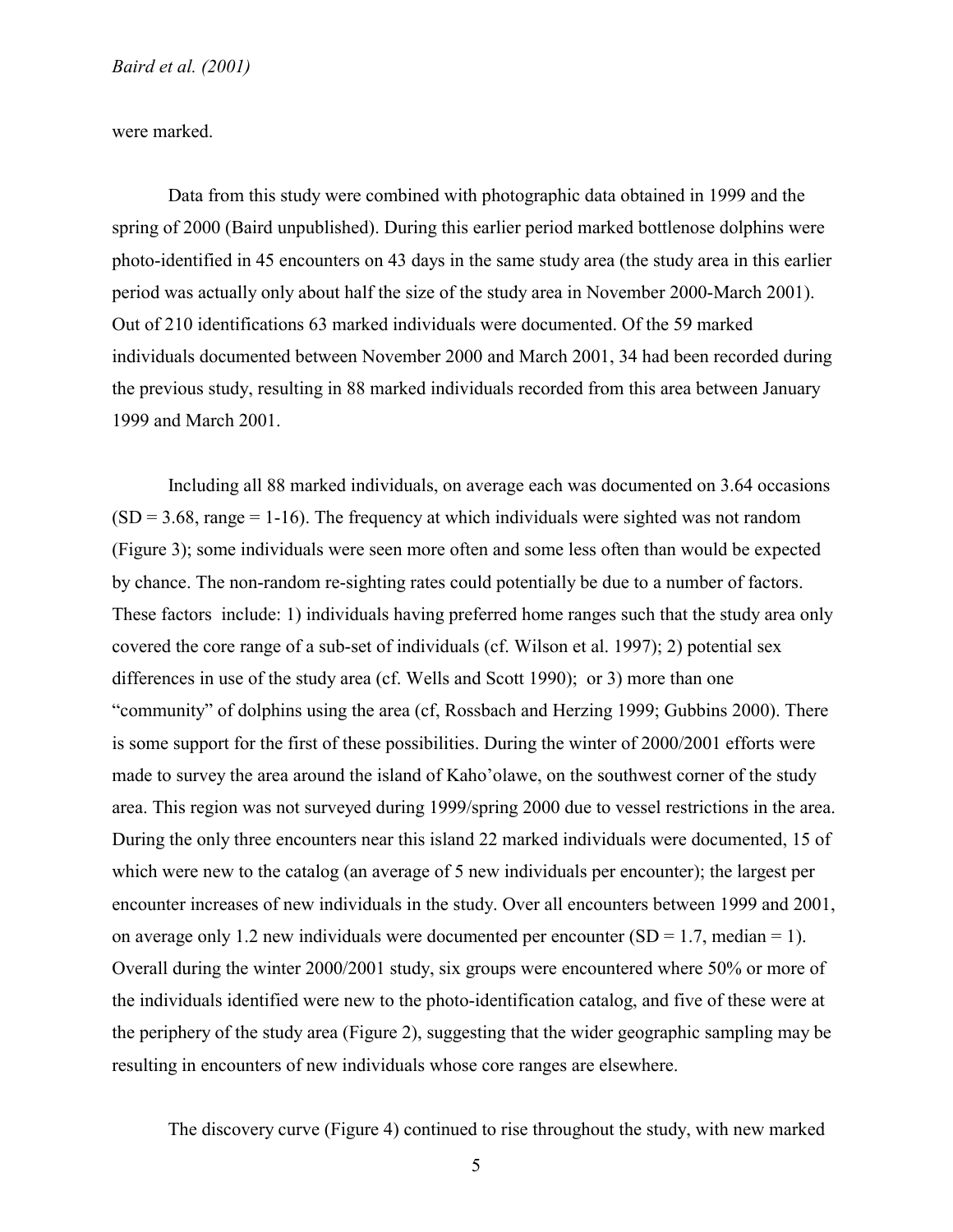individuals being regularly documented. However, the rate at which new dolphins were discovered generally decreased over time, at least up until the end of the 1999 sampling (Figure 4). Sampling during 1999 ended in mid-October, and during 2000 did not begin until late February. After this greater than four-month lapse in sampling, the rate of discovery of new individuals was relatively steady, which could reflect the wider geographic distribution of effort in 2000/2001. Modeled discovery curves of 90 and 100 individuals, based on the observed resighting frequency, generally bracket the observed discovery curve (Figure 4). Using a value of 100 individuals, with 82% of the population being identifiable, produces a population estimate of 122 individuals.

The estimated number of marked animals from a Schnabel mark-recapture analysis comparing the November 2000-March 2001 data set to a five-month period during 1999 was 109  $(95\% \text{ CI} = 87.8-147.2)$ . Correcting this estimate to account for the proportion of animals that are identifiable results in a population estimate of 134 individuals  $(95\% \text{ CI} = 107.1 \text{-} 179.5)$ .

The estimates produced by modeling non-random discovery curves and by markrecapture techniques only vary by 9%, and both suggest a relatively small population of bottlenose dolphins using this area, particularly given the size of the area (about  $3,000 \text{ km}^2$ ). If we take into account relatively low levels of effort in some parts of the study area and assume the population inhabits only the areas more consistently sampled (approximately 1,300 km<sup>2</sup>), the density of individuals, assuming all are present at one time, is only about 0.1 individuals/ $km^2$ . This value is at the low range of the densities for bottlenose dolphins reported by Wells and Scott (1999). Unfortunately, few data on bottlenose dolphins around other oceanic islands are available for comparison. Scott and Chivers (1990) examined group sizes in the eastern tropical Pacific, including those found in association with oceanic islands (including Hawai'i), and found group sizes substantially larger than in our study (median and mean group sizes of 20 and 93 around oceanic islands). Their definition of island areas includes waters potentially as much as 110 km offshore however, so such data are not strictly comparable. Around Cocos Island, off the coast of Costa Rica, Acevedo-Gutierrez (1999) found groups slightly larger than those that occur around Maui and Lana'i (median and mean of 8 and about 10 individuals in the Acevedo-Gutierrez study). The most striking difference between our results and the Acevedo-Gutierrez (1999) study are in the estimated relative population sizes. Acevedo-Gutierrez (1999) documented 765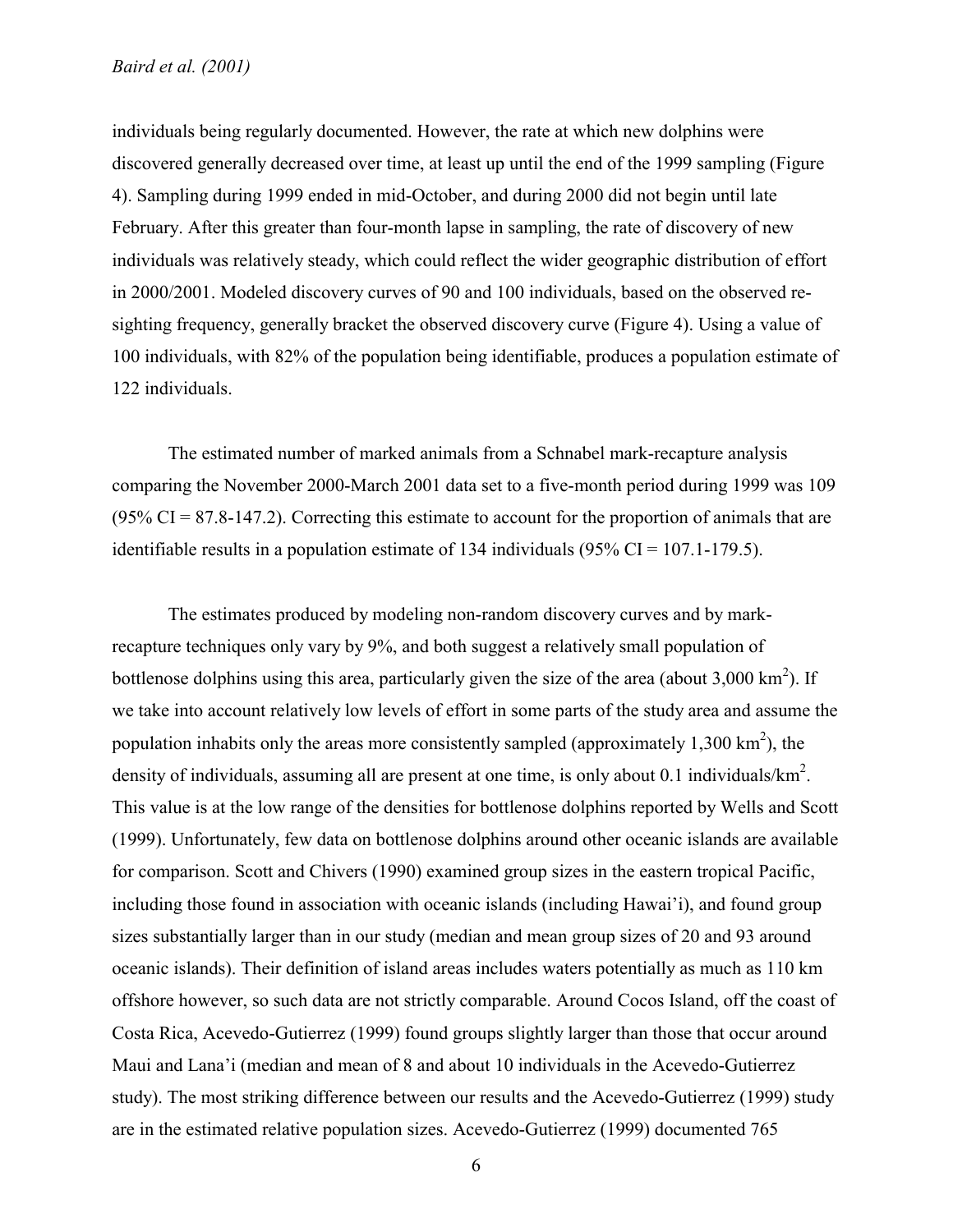distinctive individuals, with most individuals sighted only once, in an area of approximately 250 km<sup>2</sup>. Thus, while populations around some oceanic islands may be large and transitory, our results suggest that in part of the Hawaiian Island chain the population is relatively small, and some individuals show considerable fidelity to the area.

The high proportion of individuals in this population that are recognizable suggest that photo-identification efforts from other island areas in Hawai'i (e.g., off the islands of Oahu or Hawai'i) would be quite informative, in terms of determining whether some individuals have ranges spanning large areas or whether the core ranges of some of our infrequently seen animals are elsewhere. The long-range movements documented for both coastal and offshore forms of bottlenose dolphins elsewhere (Wells et al. 1990, 1999) suggest that movements between islands in the Hawaiian chain could occur. We recognize that our sample size is small, and further research on bottlenose dolphins around the Hawaiian Islands, and other oceanic islands, is necessary to better understand the variability in this species. In general, however, our results appear to indicate that the population of bottlenose dolphins around this isolated oceanic island chain shows surprising similarities to coastal populations, in terms of small population size and evidence of site fidelity by some individuals.

# **Acknowledgements**

This project was funded under a contract from the Southwest Fisheries Science Center and was administered through the Hawai'i Wildlife Fund. We would like to thank Jay Barlow and Hannah Bernard for their assistance with administering the contract and funds. The Island Marine Institute, Lahaina, provided a research vessel as well as a number of volunteers to assist with field work. We would like to thank Daniel Webster and Mary Jane Grady for providing substantial assistance both in the field and with data processing, and also Tom Brayton, Chris Brayton, and Lori Mazzuca for extensive help in the field. Research in November 2000-March 2001 was undertaken under NMFS Scientific Research Permit No. 731-1509, and under a permit issued by the Kaho'olawe Island Reserve Commission. Research prior to this period was undertaken under Permits No. 731-1509 and 926. Jay Barlow and Barbie Byrd reviewed a draft of the report.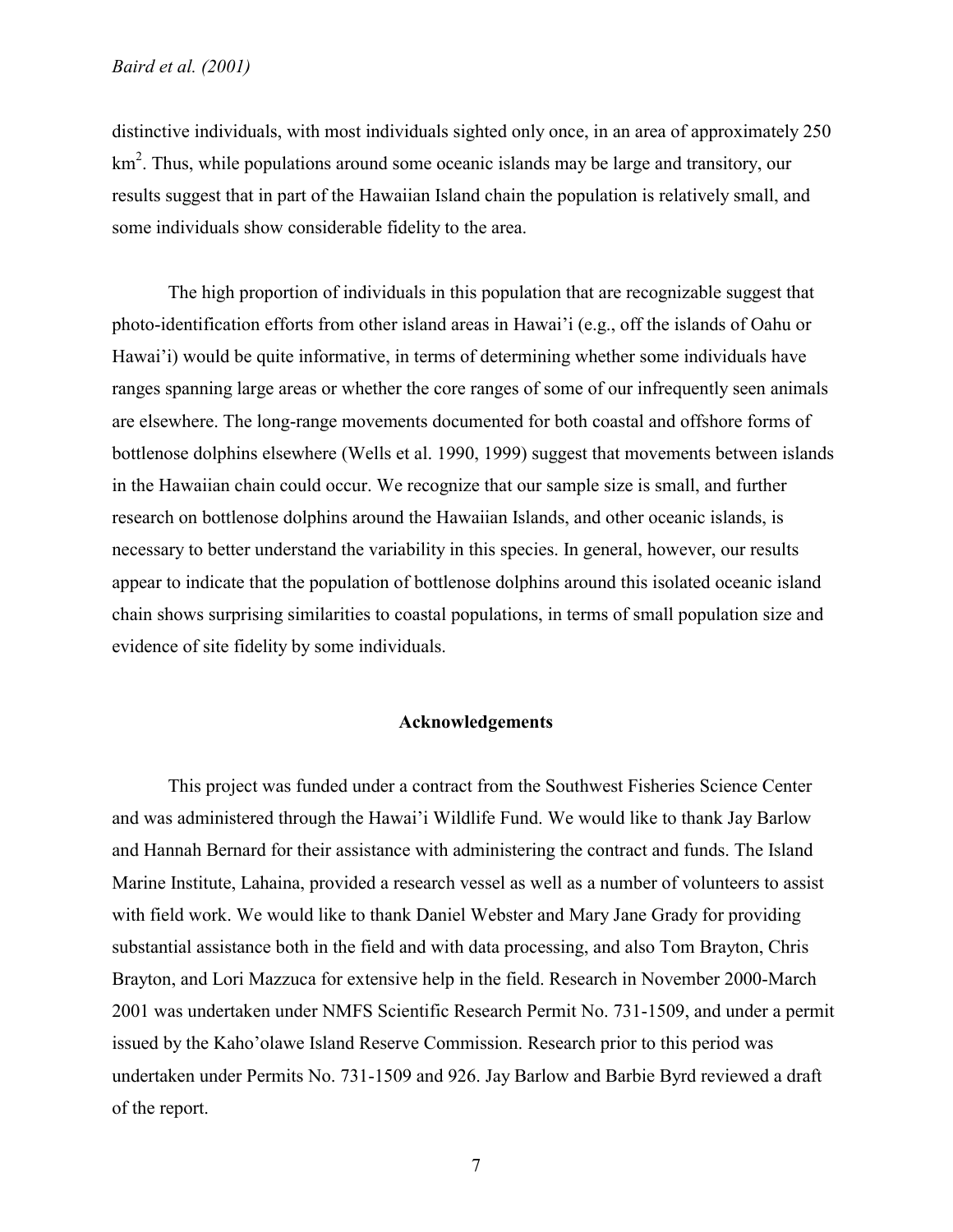# **Literature Cited**

- Acevedo-Gutierrez, A. 1999. Aerial behavior is not a social facilitator in bottlenose dolphins hunting in small groups. J. Mammal. 80: 768-776.
- Baird, R.W., Ligon, A.D., Hooker, S.K., and Gorgone, A.M. 2001. Subsurface and nighttime behaviour of pantropical spotted dolphins in Hawai'i. Can. J. Zool. 79:988-996.
- Calambokidis, J., Cubbage, J.C., Steiger, G.H., Balcomb, K.C., and Bloedel, P. 1990. Population estimates of humpback whales in the Gulf of the Farallones, California. Rep. Int. Whal. Comm. Spec. Issue, 12: 325-333.
- Darling, J.D., and Morowitz, H. 1986. Census of "Hawaiian" humpback whales (*Megaptera novaeangliae*) by individual identification. Can. J. Zool. 64: 105-111.
- Gubbins, C.M. 2000. Behavioral ecology and social structure of coastal bottlenose dolphins in South Carolina. Ph.D. dissertation, University of Nevada, Reno.
- Mobley, J.R., Spitz, S.S., Forney, K.A., Grotefendt, R.A., and Forestell, P.H. 2000. Distribution and abundance of odontocete species in Hawaiian waters: preliminary results of 1993-98 aerial surveys. Southwest Fisheries Science Center Administrative Report LJ-00-14C.
- Norris, K.S., Wursig, B., Wells, R.S., and Wursig, M. Editors. 1994. The Hawaiian spinner dolphin. University of California Press, Berkeley.
- Rice, D.W. 1960. Distribution of the bottle-nosed dolphin in the Leeward Hawaiian Islands. J. Mammal. 41: 407-408.
- Rossbach, K.A., and Herzing, D.L. 1999. Inshore and offshore bottlenose dolphin (*Tursiops truncatus*) communities distinguished by association patterns near Grand Bahama Island, Bahamas. Can. J. Zool. 77: 581-592.
- Scott, M.D., and Chivers, S.J. 1990. Distribution and herd structure of bottlenose dolphins in the eastern tropical Pacific Ocean. *In* The bottlenose dolphin. *Edited by* S. Leatherwood and R.R. Reeves. Academic Press, New York. pp. 387-402.
- Shallenberger, E.W. 1981. The status of Hawaiian cetaceans. Report to the U.S. Marine Mammal Commission in fulfillment of Contract MM7AC028. MMC Report No. MMC-77/23.
- Wells, R.S., and Scott, M.D. 1990. Estimating bottlenose dolphin population parameters from individual identification and capture-recapture techniques. Rep. Int. Whal. Comm. Spec. Issue, 12: 407-415.
- Wells, R.S., and Scott, M.D. 1999. Bottlenose dolphin *Tursiops truncatus* (Montagu, 1821). *In* Handbook of marine mammals, Volume 6. *Edited by* S.H. Ridgway and R. Harrison. Academic Press, New York. pp. 137-182.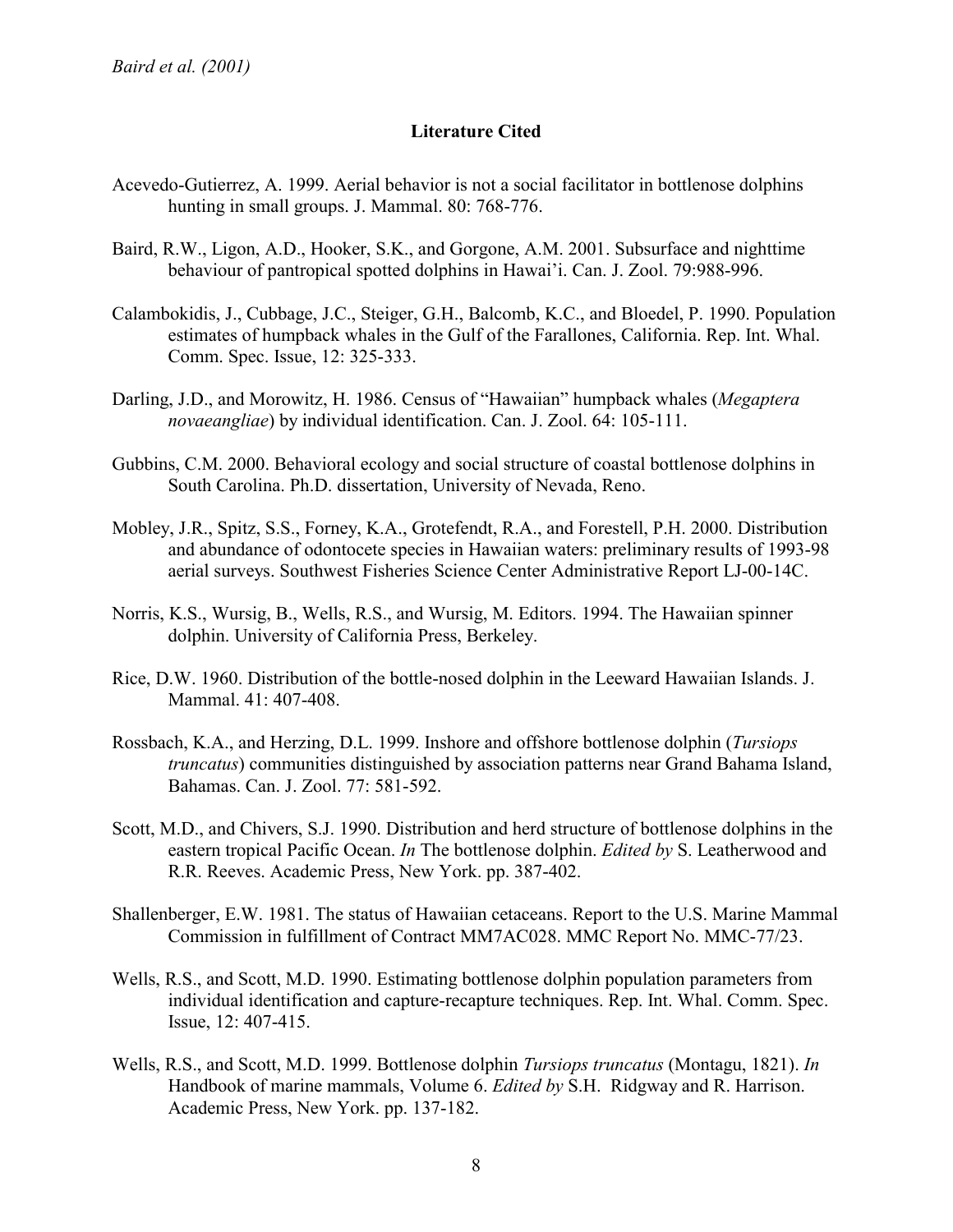- Wells, R.S., Dohl, T.P., Hansen, L.J., Kelly, D.L., Baldridge, A., and Defran, R.H. 1990. Northward extension of the range of bottlenose dolphins along the California coast. *In* The bottlenose dolphin. *Edited by* S. Leatherwood and R.R. Reeves. Academic Press, New York. pp. 421-431.
- Wells, R.S., Rhinehart, H.L., Cunningham, P., Whaley, J., Baran, M., Koberna, C., and Costa, D.P. 1999. Long distance offshore movements of bottlenose dolphins. Mar. Mamm. Sci. 15: 1098-1114.
- Whitehead, H. 1999. Testing association patterns of social animals. Anim. Behav. 57: F26-29.
- Wilson, D.R.B. 1995. The ecology of bottlenose dolphins in the Moray Firth, Scotland: a population at the northern extreme of the species' range. D.Phil. thesis, University of Aberdeen, Scotland.
- Wilson, B., Thompson, P.M., and Hammond, P.S. 1997. Habitat use by bottlenose dolphins: seasonal distribution and stratified movement patterns in the Moray Firth, Scotland. J. Applied Ecol. 34: 1365-1374.
- Wursig, B., and Jefferson, T.A. 1990. Methods of photo-identification for small cetaceans. Rep. Int. Whal. Comm. Spec. Issue, 12: 43-52.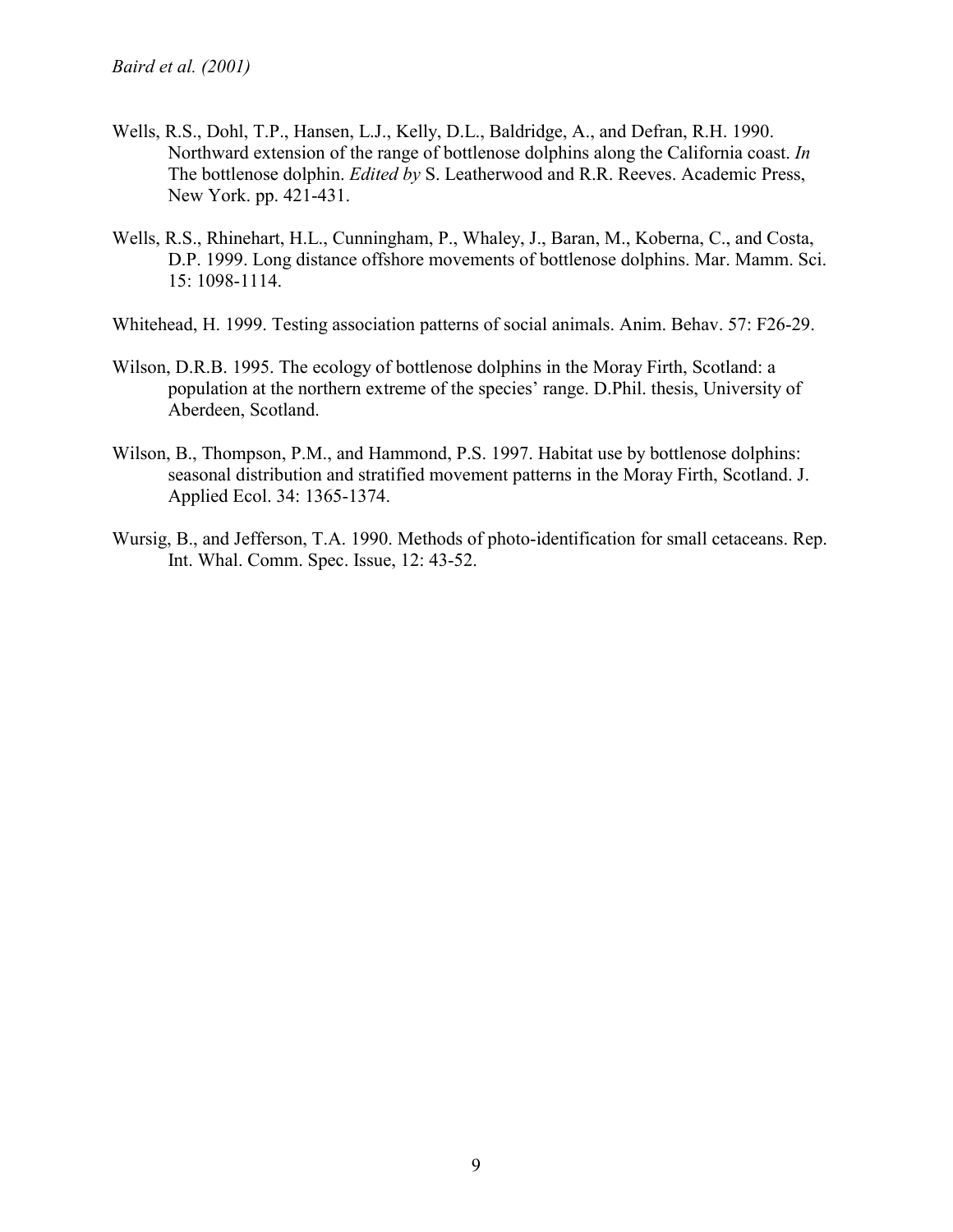

Figure 1. Distribution of search effort during the winter of 2000/2001. Effort was constrained largely by sea conditions and thus was non-random. Combined, the two heavy dashed boxes indicate a 1,300 km<sup>2</sup> portion of the total study area with relatively high levels of effort, while the larger dotted box indicates a  $3,000 \text{ km}^2$  area.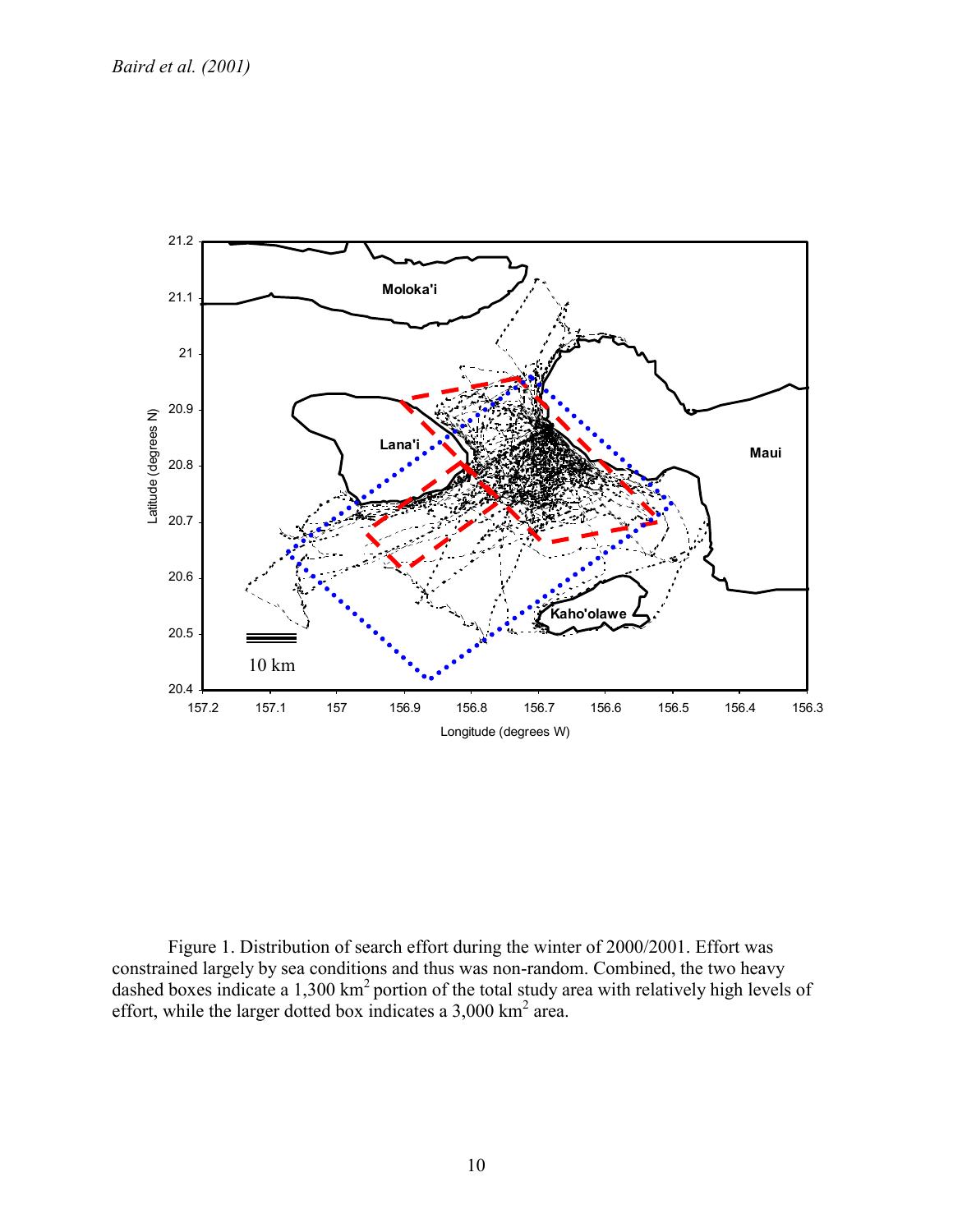

Figure 2. Distribution of sightings of bottlenose dolphins during the winter of 2000/2001. Filled triangles represent sightings where 50% or more of the individuals identified were new to the catalog. Filled circles represent sightings where one or more new individuals were identified, though the number of new identifications was less than 50% of the total identifications. Filled squares represent sightings where all individuals identified had been previously documented. The 100 and 500 m depth contours are shown.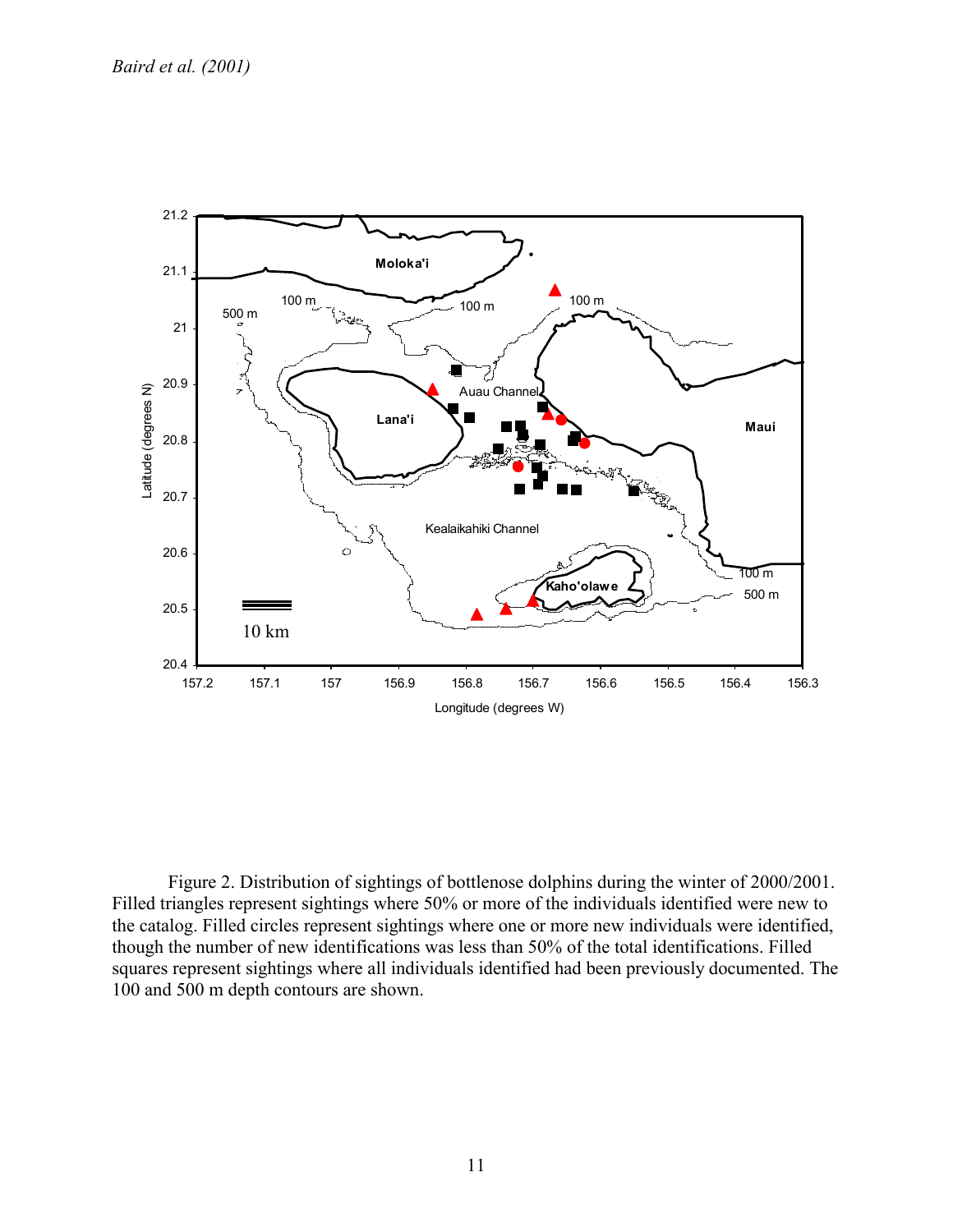

Figure 3. Frequency of re-sightings of bottlenose dolphins photo-identified between January 1999 and March 2001 (solid bars), together with the expected frequency of re-sightings assuming random sampling (open bars- mean values and SD of 100 permutations shown).